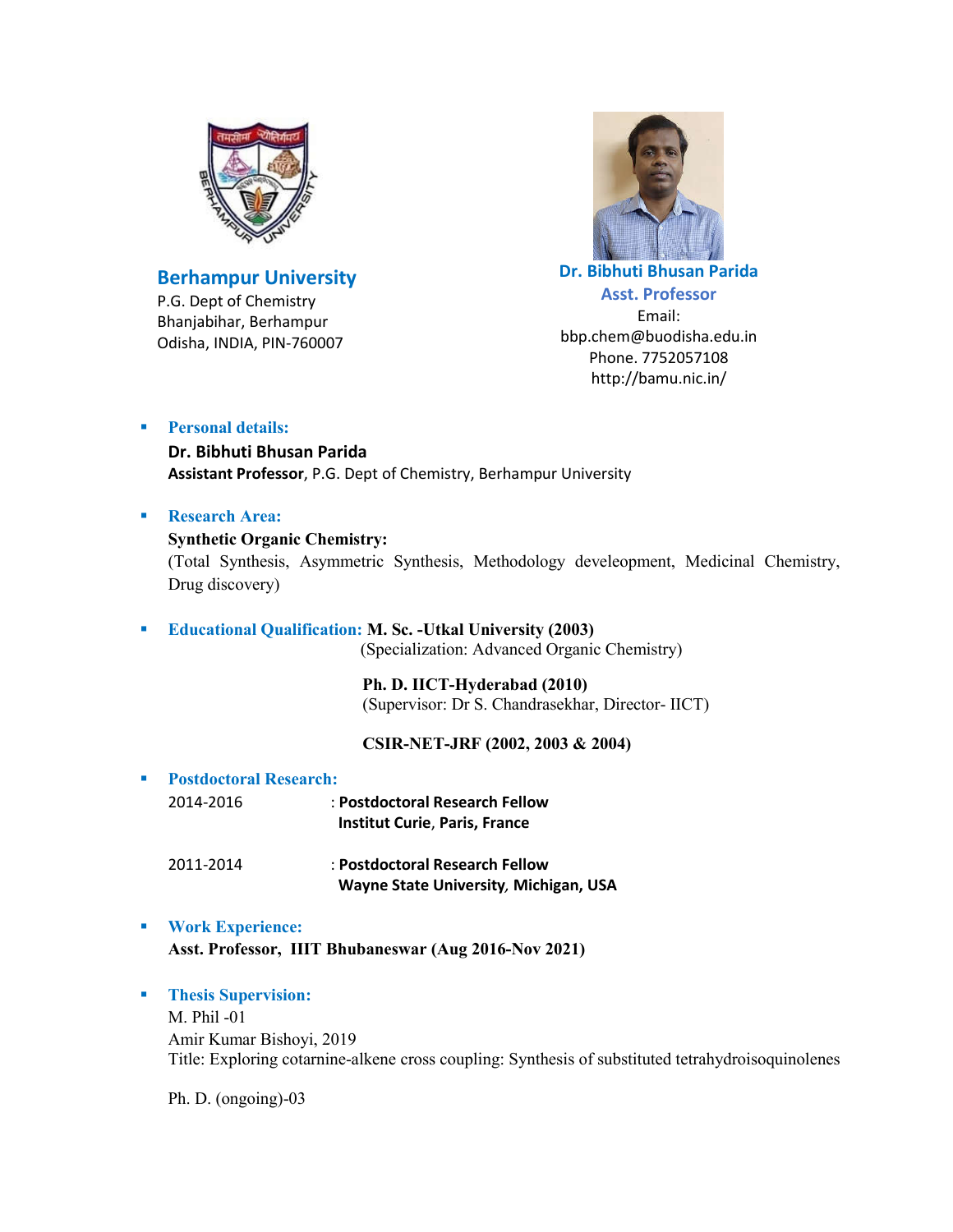### **Publications:**

- 1. Synthesis of Acyl Derivatives of Cotarnine Laxmidhar Rout, **B. B. Parida**, Ganngum Phaomei, Bertounesque Emmanuel and Akhila Kumar Sahoo; *Organic Synthesis* **2018**, *95*, 455-471
- 2. Metal Free Activation of C(SP<sup>3</sup>)-H Bond, Practical and Rapid Synthesis of Privileged 1-Substituted- 1,2,3,4- Tetrahydroisoquinolines Santos Kumar Choudhury, Pragati Rout, **B. B. Parida**\*, Jean-Claude Florent, Ludger Johannes, Ganngam Phaomei, Emmanuel Bertounesque\*, and Laxmidhar Rout\* *Eur. J. Org. Chem*. **2017**, 5275–5292
- 3. Metal-Free Activation of a C(sp)-H Bond of Aryl Acetylenes LaxmidharRout,\* **B. B. Parida**\*, Jean-Claude Florent, Ludger Johannes, Santosh Kumar Choudhury, Ganngam Phaomei, Joe Scanlon, and Emmanuel Bertounesque\* *Chem. Eur. J*. **2016**, *22*, 14812–14815
- 4. HDAC inhibitor misprocesses *bantam* oncomiRNA, but stimulates *hid* induced apoptotic Pathway

 Utpal Bhadra\*, Tanmoy Mondal, Indira Bag, Debasmita Mukhopadhyay, Paromita Das,**B. B. Parida,** Prathama S. Mainkar, Chada Raji Reddy, and Manika Pal Bhadra\* *Scientific Report* **2015**, 5, 14747

- 5. Cross coupling of cyclopropanols: concise syntheses of Indolizidine 223AB and Congeners N N Rao, **B. B. Parida** and Jin Kun Cha\*, *Org. Lett*. **2014**, *16*, 6208–6211
- 6. Hydroxyl directed cyclopropanation of esters: Preparation of 1,2,3-trisubstituted Cyclopropanol
	- Dmitry Astshko, J K Cha\*, N N Rao and **B. B. Parida**, *Eur. J. Org. Chem*. **2014**, 181–187
- 7. C-Acylation of Cyclopropanols: Preparation of Functionalized 1,4-Diketones **B. B. Parida** , Pragna Pratic Das, Mathilde Niocel and Jin Kun Cha\*, *Org. Lett*. **2013**, *15*, 1780–1783
- 8. Stereoselective synthesis of 2, 6-trans-Tetrahydropyrans **B. B. Parida**, Ivan, L. Lysenko and Jin Kun Cha\*, *Org. Lett*. **2012**, *14*, 6258–6261
- 9. Organozinc-promoted ring opening of cyclopropanols Pragna Pratic Das, **B. B. Parida** and Jin Kun Cha\*, *ARKIVOC* **2012**, (ii), 74–84
- 10. Stereoflexible total Synthesis of (-)-Epiquinamide Srivari Chandrasekhar\*, **B. B. Parida** and Ch. Rambabu, *Tetrahedron lett.* **2009**, *50*, 3294– 3295
- 11. Total synthesis of Hyacinthacine  $A_1$ , a glycosidase Inhibitor Srivari Chandrasekhar\*, **B. B. Parida** and Chegondi Rambabu, *J. Org. Chem*. **2008**, *73*, 7826–7828.
- 12. Chiral Pyrrolidine-triazole conjugate catalyst for asymmetric Michael and Aldol reactions S. Chandrasekhar\*, Bhopendra Tiwari, **B. B. Parida** and Ch. Raji Reddy, *Tetrahedron Asymmetry*, **2008**, *19*, 495–499
- 13. A Pd(OAc)<sub>2</sub>-mediated one-pot synthesis of trisubstituted alkenes via Michel addition of a stabilized ylide to Baylis-Hillman adducts" A. Sai Krishna Murthy\*, C. Rambabu, K. Vijender, **B. B. Parida** and S. Chandrasekhar, *Synlett*, **2007**, 0494–0496
- 14. Reductive N-alkylation of aromatic amines and nitro compounds with nitrilles using Polymethylhydrosiloxane, Ch. Raji Reddy, K. Vijender, **B. B. Parida,** P. Phani Madhavi and S. Chandrasekhar\*, *Tetrahedron lett*. **2007**, *48*, 2765–2768.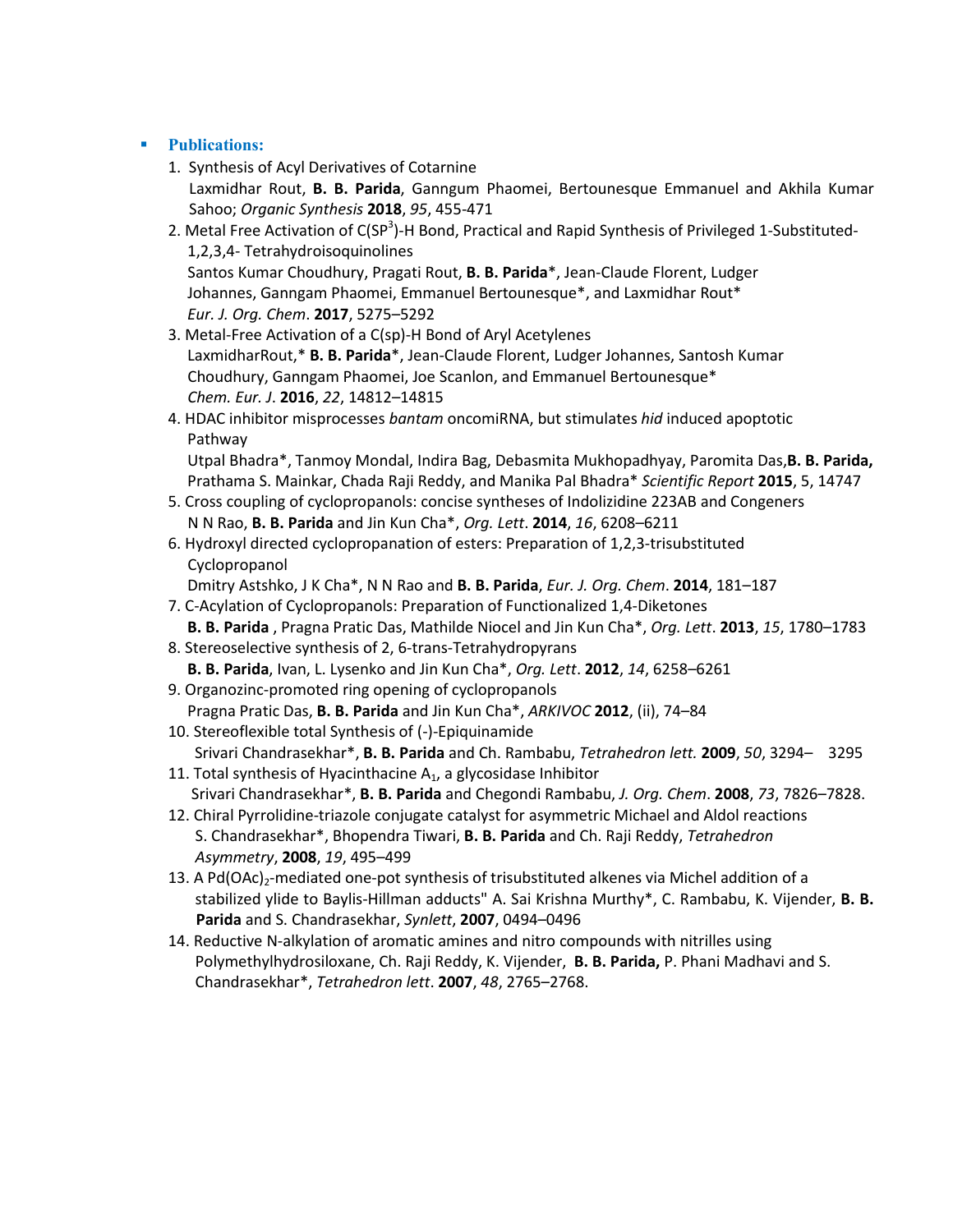| $\mathbf{r}$ | <b>Projects (On-going)</b><br>: (as sole Principal Investigator) |                                   |                                         |  |
|--------------|------------------------------------------------------------------|-----------------------------------|-----------------------------------------|--|
|              | <b>SERB</b> Project<br>$(2019 - 2021)$                           | Total budget:<br>Rs. 27,66,373/-  | "N-heterocycle baseddrugs development"  |  |
|              | <b>UGC-Startup Project</b><br>$(2019 - 2021)$                    | Total budget:<br>Rs. 10,00,000/-  |                                         |  |
|              | S & T Project<br>(Govt.of Odisha)<br>$(2019 - 2022)$             | Total budget:<br>$Rs. 9,94,000/-$ | "Anticancer Drug health And Well-being" |  |

**University Administration:**

#### **Hostel:**

Asst. Superintendent-Bansadhara Boys Hostel 2018-2020 and 2020-2022

### **Committee members:**

In University: -Board of Residence (2018-till date)

-Member in NIRF team-2019 & 2020

-Faculty-In-Charge, Seminar, Dept. of Chemistry (2019-2021)

Outside University: Joint Secretary, Orissa Chemical Society (OCS) 2019-till date

### **Awards/Recognitions:**

-Prof. R. C. Tripathy memorial award, by Orissa Chemical Society (OCS)-2019 -Institute Curie Fellowship (Postdoctoral Fellowship), 2014-2016 . -Wayne State University, USA, Postdoctoral Fellowship, 2011-2014.

 **Country visited:** USA, England, France, Switzerland, Sweden, Denmark, Germany, Italy and other European counrties

# **Professional membership:**

-ACS membership

-Life member: SOCIÉTÉ DE CHIMIE THÉRAPEUTIQUE (THERAPEUTIC CHEMISTRY SOCIETY),France -Patron member: (Orissa Chemical Society)

# **Invited Talks (International and National Conference/Seminar):**

Mar 2020 National Conference on Organic Synthesis NCOS-2020 at Berhampur University, Mar 2-3, 2020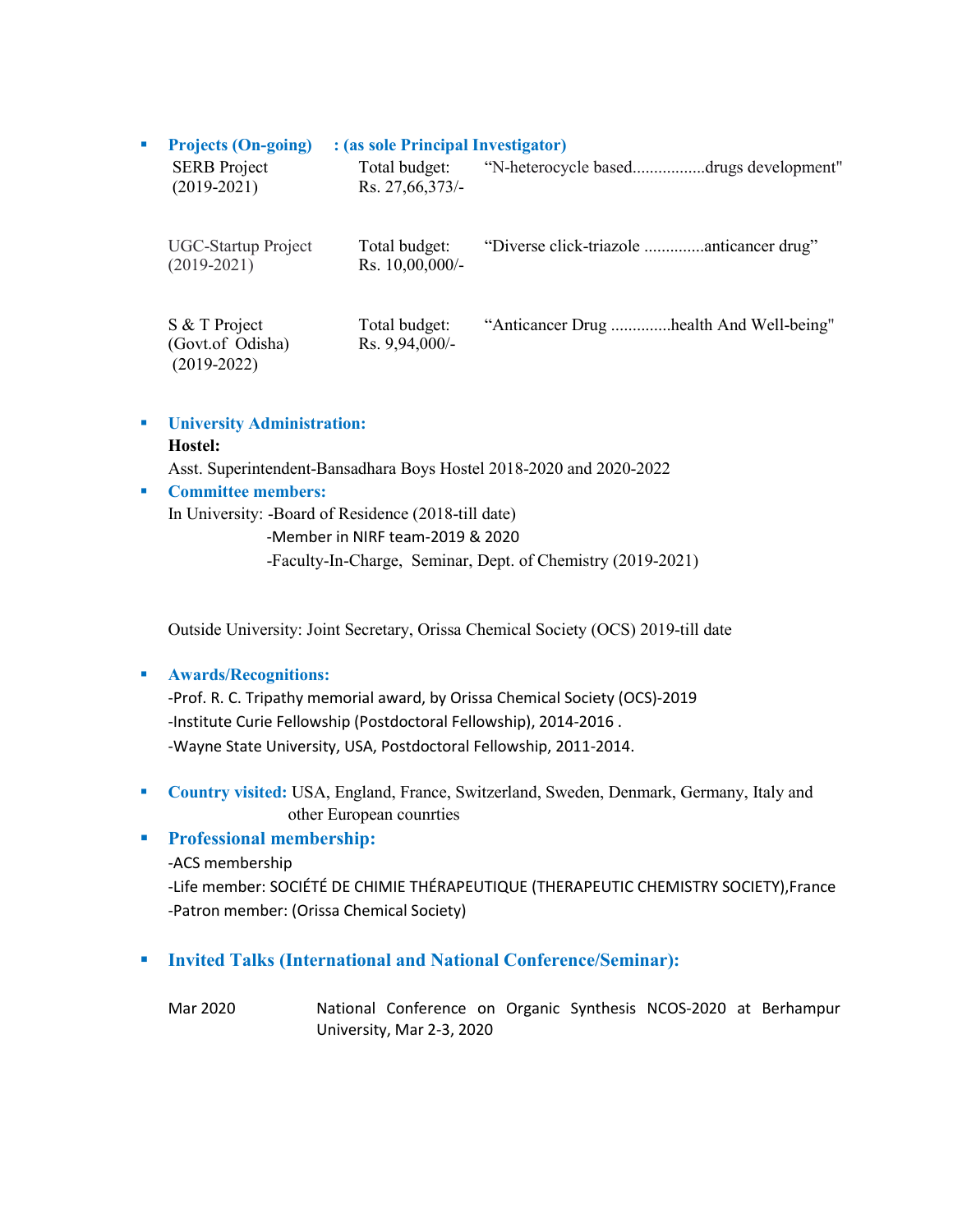Dec 2019 National Conference on Recent Advancement in Material Sciences" (RAIMS–2019) & 33rd Annual Conference on Orissa chemical Society at VSSUT Burla, Dec 24-25, 2019 **(Prof. R C Tripathy memorial award talk)** Dec 2019 Resource Person in Research Methodology Workshop in Science at Berhampur University ,Dec 22-24, 2019 Dec 2019 Resource Person in seminar on Organic Photochemistry at RCM Science College, Khallikote, Dec 10, 2019 Oct 2019 National Conference On Recent Advances On energy, Environment And Health Sciences (RAEEHS-2019) at Siksha O Anusandhan (SOA)-Univesrity, Bhubaneswar (Oct 18-19, 2019) Mar 2019 International conference on Chemical and Biological Sciences in Drug Discovery-2019 (IC-CBSDD-219; Mar 8-10, 2019) Dec 2018 NISER, Bhubaneswar, India, "National Bioorganic Chemistry Conference (NBCC)" (Dec 22-24, 2018). Dec 2018 National Institute of Technology, Rourkela, India, National Conference on "Advanced Materials for Energy and Environmental Applications (AMEEA-2018)" (Dec 12-14, 2018) Dec 2017 National Institute of Technology, Rourkela, India, National Conference on "Biomolecular Dynamics-Experimental and Theoretical Perspectives- (BDETP-2017)" (Dec 18-20, 2017) Mar 2017 Berhampur University, Berhampur, India, "Interntional Conference on Recent Trends of Chemical and Biological Sciences in Medicine, Natural Products and Drug discovery (IC-RTCBSMNPDD-2017)" (Mar 3-5, 2017) June 2016 Lund University, Sweden, "*Inhibition of Shiga Toxin*" -N-Acetyl Glu-Sugar Scaffolds As Inhibitors of Shiga Toxin (Jun 2-4, 2016) June 2015 University of Kent, Canterbury, England, "*Young Scientists Retreat-2015"* organized by Cambridge Institute for Medical Research (CIMR) and Institute Curie (Jun 21-25, 2015) April 2015 Paris, France, One-Day Thematic Symposium of the SCT (Societe de Chimie Therapeutique) on "Chemical Biology: Bioorthogonal Chemistry contributing to Molecular Therapeutic Innovation" (April 8, 2015) Mar 2009 Delhi University, India "13<sup>th</sup> ISCB International Conference on Interplay of Chemical and Biological Sciences: Impact on Health and Environment" (26<sup>th</sup> Feb- $1<sup>st</sup>$  Mar 2009)

### **Participation in Conferences, symposium:**

| Aug 2018  | Participated in the two-day DAE BRNS-IANCAS National Workshop on                    |
|-----------|-------------------------------------------------------------------------------------|
|           | "Radiochemistry and Applications of Radioisotopes" at Department of                 |
|           | Chemistry, Ravenshaw University Cuttack (Aug 23-24, 2018)                           |
| Sept 2018 | Participated in the 3-Day national NMR Workshop at IISER Berhampur                  |
|           | (Sep 24-26, 2018)                                                                   |
| Dec 2016  | Participated in the 30 <sup>th</sup> annual conference of "Orissa Chemical Society" |
|           | held at KIIT, Bhubaneswar, India (Dec 24-25, 2016)                                  |
| Feb 2015  | Presented poster in the 22 <sup>nd</sup> international "Young Research Fellow       |
|           | Meeting (YRFM)-Biology and Chemistry: a permanent dialogue", held at                |